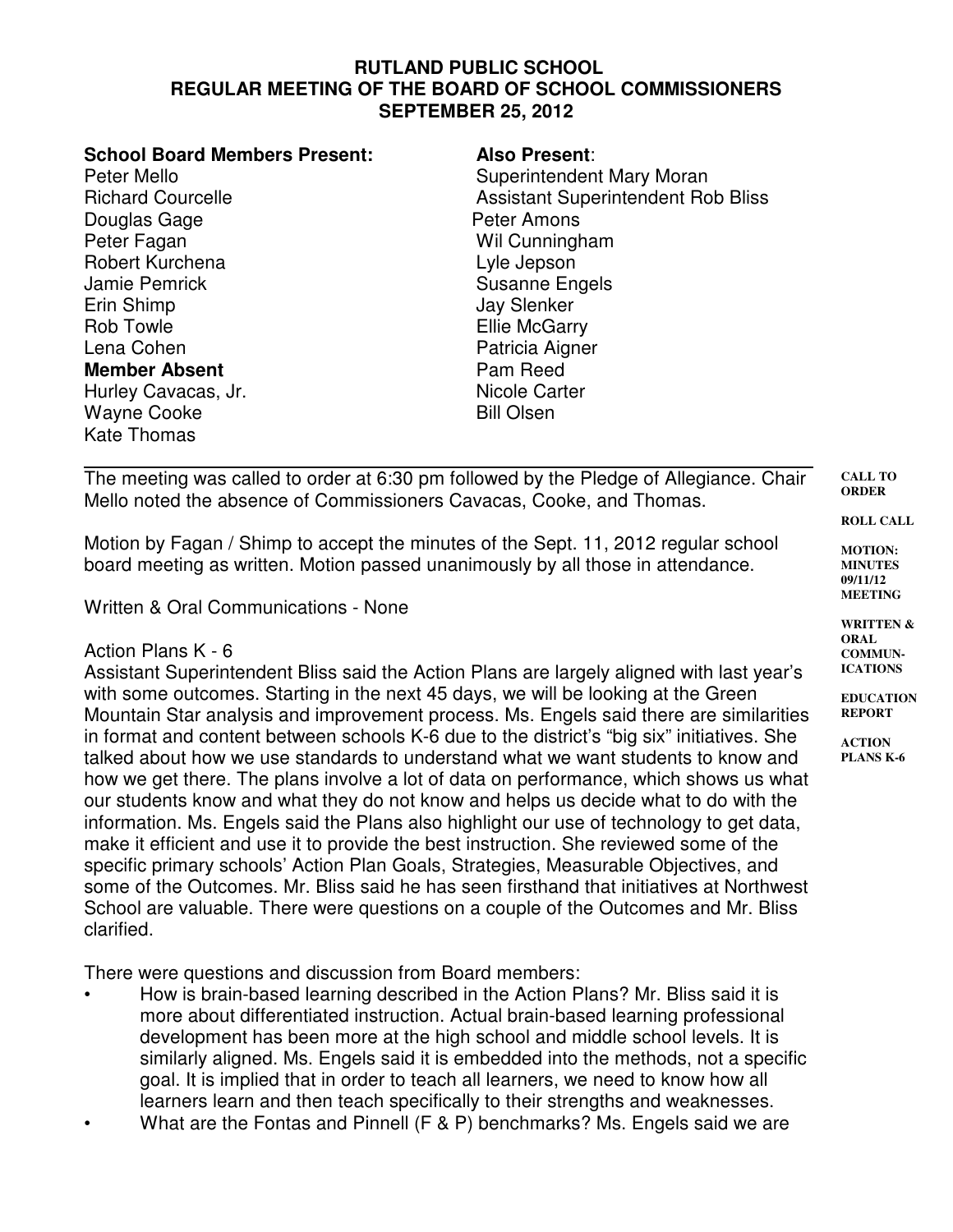starting those assessments, which take one adult about 20 minutes with each student individually. They keep really good data and gather a huge amount of information. Aimsweb is given three times a year. F & P is not repeated once a student has met the benchmark. It is time consuming to administer.

- Please explain the Tiers 2 and 3 instruction support. Ms. Engels said there are different responses using Response to Intervention (RTI). We see the response and decide what to do next. Responses are organizes in a pyramid and Ms. Engels explained the levels. What Northwest does at Tier 1 might be different than what RIS does at Tier 1.
- What are the primary schools doing to collaborate with Headstart? Ms. Engels said the two programs are working to understanding each others' values, philosophies and beliefs. They share regular communication, collaborate when students move from pre-school into kindergarten, and share regular resources.
- One particular group noted at Northeast did not do well, "Group 2009," and Mr. Bliss was asked how those students are doing now. Mr. Bliss said he needs to look into the group.
- What are Tumblebooks? Ms. Engels said it is digital reading program and brand new to us.
- If our goal is to achieve 5% over what we have done in the past, are we just continuing what we have been doing with reading strategies? Ms. Engels said it is ongoing. We are looking at more than just this data. Mr. Bliss said there are always new initiatives, such as Tumblebooks and E-Suites.
- The primary schools always have a 33% turnover rate in students each year. We need to look at the cohorts analysis. If we look at a snapshot of a school, there are always new students.
- There was data in the past which correlated with statistics such as free and reduced lunch students. Mr. Bliss said the information is in the Northeast School Action Plan. He can get this data from Northwest School.

Mr. Slenker said RIS's Action Plan is very similar to the primary schools although they do not do the F & P. They are looking at differentiated instruction and brain-based learning. They made a cognizant effort to move the intervention block to the middle of the day, which has been found to be the most productive time of the day for students. There are a few new initiatives at RIS and Mr. Slenker explained them.

There were questions and discussion from Board members:

- When is Aimsweb being assessed? Mr. Slenker said the first assessment is done before Oct. 1, the second before Feb. 15 and third before May 15. The May data helps to inform the development of fall intervention groups. Ms. Moran said the data is used to develop plans for students during summer Tapestry.
- How do students get help at night? Mr. Slenker said the Academy program, through Tapestry. Information from Everyday Math goes home for parents. RIS will be doing a homework forum next month for parents to better help students.
- What is the development of SMART lessons. Mr. Slenker said they are taking a look at assessments. "This is where we want students to be; how are we going to get there?" Teachers in grades 3 - 6 are working on Common Core. We need to be purposeful in lessons.
- There was a lot of summer work listed in the Action Plan. Was it completed or scheduled for next summer? Mr. Slenker said with the exception of Common Core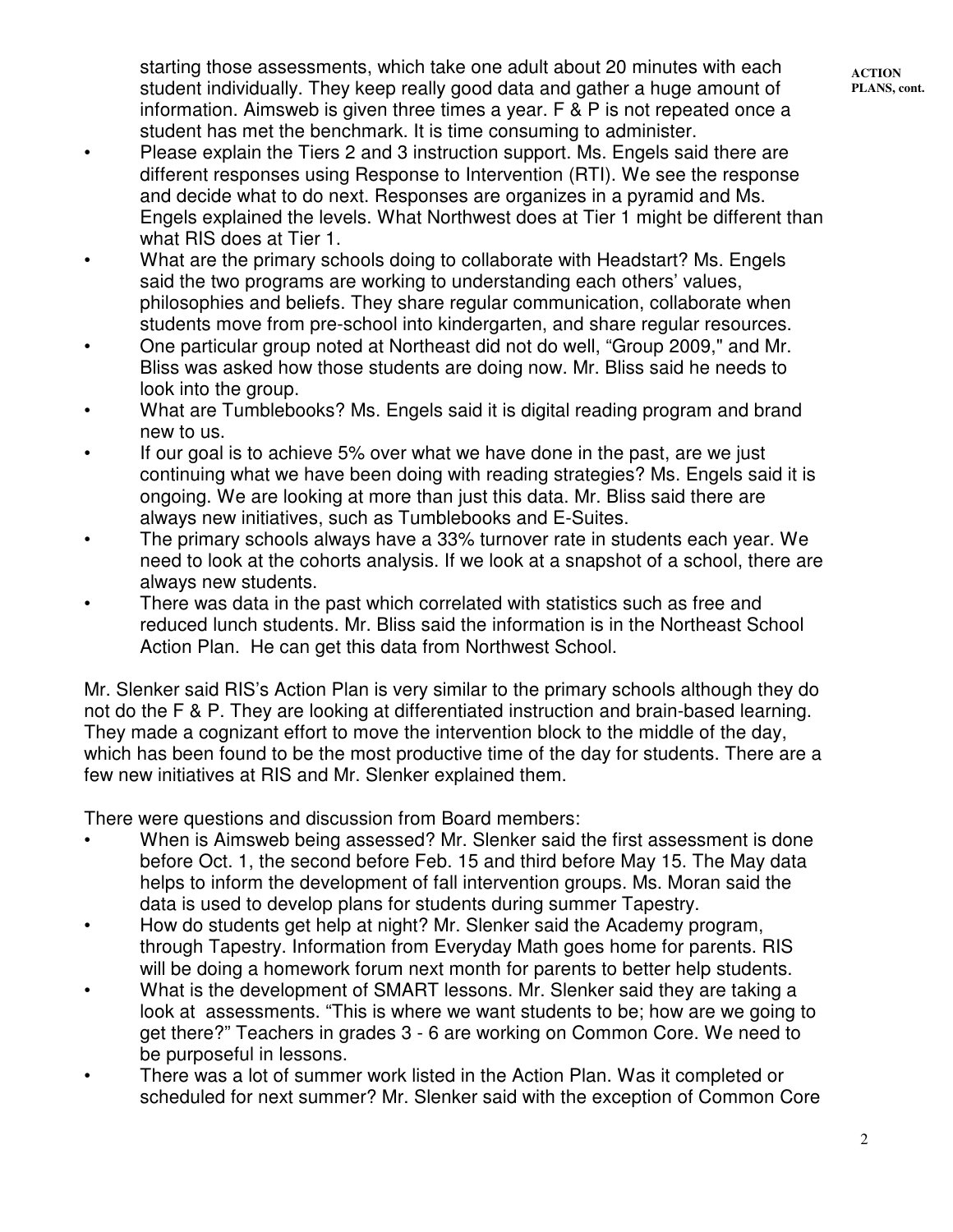work, everything on the list was completed. Teachers have been working on Common Core. The teachers are taking the work done in the summer and putting it to purposeful work. Mr. Bliss said professional development is shared in an eformat with everyone else.

- **ACTION PLANS, cont.**
- When is foreign language introduced? Ms. Moran said students take a full year of World Language starting in grade 8.
- Does What I Need (WIN) block happen in classrooms or do students move around. Mr. Slenker said everyone moves for WIN block. They are taught in small groups. For students who are not in need of intervention, they can take classes such as, school newspaper, ASL, etc. They are focused upon writing.
- It would be good to get updates on how the schools are progressing based on the Action Plans. Ms. Moran said the Board is talking about educational issues now. They will then switch to finance and then there will be educational reports again after the budget is done.
- Commissioner Fagan commented on the types of materials which should be "dashboard", those things the Board should be looking at in-depth more often. He suggested i.e., Aimsweb results be shared with the Board three times a year. Ms. Moran said the Board will talk later about their goals.
- Should we be looking at a cohort? Mr. Bliss said i.e., the question was asked "If NECAP tests are not as useful as we would like, what would be more useful?" The leadership team looks at all the data regularly as leadership teams, who uses the data on a regular basis. Ms. Moran said we also develop common assessments ourselves so we are doing them at grade and department level.

Supervision and Evaluation System - Ms. Moran said Supervision and Evaluation is an important part of our work and all school leaders are trained in a common approach to evaluation. The handbook distributed is the current tool being used. She said it is important and time consuming work. The district has a high administrator-to-teacher ratio which means each administrator has a high number of teachers to evaluate. Paraprofessionals are also evaluated and there are different handbooks for other professionals such as nurses and guidance counselors. She said there are reforms being initiated both locally and at the state and federal levels. We include assessments and metrics in the system. Mr. Bliss reviewed the Supervision and Evaluation (S & E) model and the process used with the teacher handbook, as there are more teachers than any other group of employees. There is a district-wide Evaluation Committee and they are working on updating the system. The State has asked for an update to the S & E process as a result of AYP. Mr. Bliss explained different aspects of the process and the types of things that are looked at. He said he and Ms. Moran look at every piece of evaluative material generated. Mr. Bliss said Teachpoint is a web-based walk-though tool. Supervisors can use it to do a quick walk-through evaluation that can be specific to one thing. Ms. Moran said it is a good electronic tool and at a future meeting, we can show how it is used. We can customize it to our methodology and language and make it specific to our work.

There were questions and discussion from Board members:

- Could the Board see an actual teacher evaluation from each of the categories: an exemplary teacher, a teacher in need, a probationary teacher, etc. Ms. Moran suggested to do it in a retreat setting, perhaps a winter retreat.
- On each form, are some filled out at the beginning of the year? For example, showing what data will be used; So that there is a beginning and then showing

**SUPER-VISION & EVALUA-TION SYSTEM**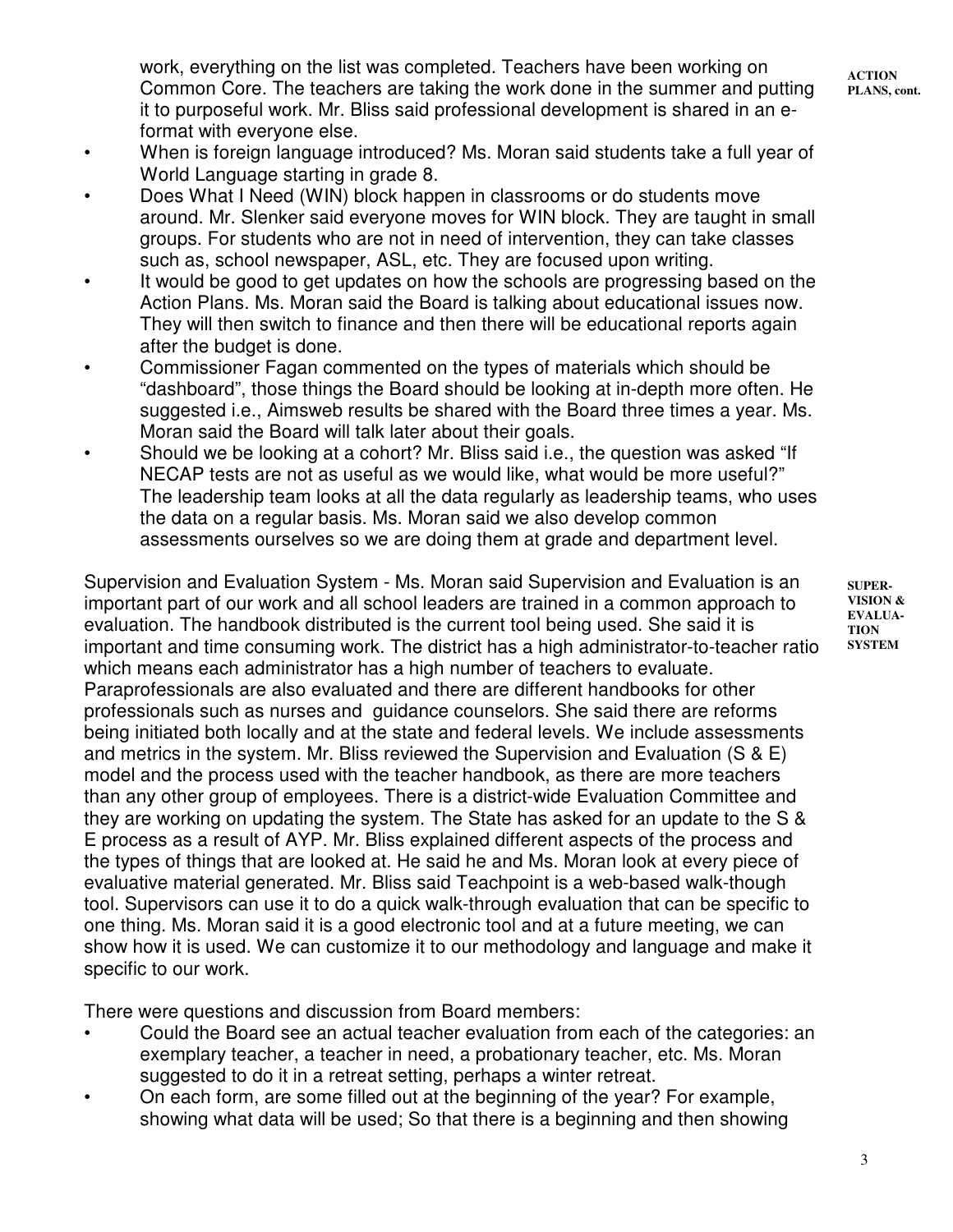how it continued? Mr. Bliss said for each one, the professional development reflection is followed by a professional development report. Ms. Moran reviewed the ongoing nature of the report throughout the year.

- How are the reviews split? Mr. Bliss said groups are divided in three cycles so each year, only one-third of the teachers are on comprehensive evaluations at any given time.
- Suggestions were given for updated language to be added to the document to reflect changes, such as adding the "the six methodologies of continued improvement."
- What is our retention rate for new teachers? Both brand-new graduates and those new to the district? Ms. Moran said our retention rate in both categories is exceedingly high. We have a two year curriculum called Pathwise Mentoring used for brand new teachers and experienced teachers who are new to us have a coach. She said our intentional approach results in our high retention rate.

Board Goals - Mr. Mello said he and Mr. Courcelle put this together from discussion from the Board's August retreat. There are two focus areas each with a goal and objectives. These are board goals; not administration goals. The two focus areas are Relationships and Continuous Improvement. Mr. Courcelle said this was looked at from an approach as a board. This is an effort and opportunity to create a more engaged Board of School Commissioners and he finds this helpful for him to provide more meaningful service. There was Board discussion about the goals. Mr. Mello asked Commissioners to think of ways the Board could assess these goals.

Motion by Towle / Fagan to approve the Licensed and Non-licensed section of the Personnel Memorandum No. 470 dated Sept. 21, 2012, as recommended by the Superintendent of Schools.

The family / medical leave, appointment, and resignation were reviewed by Superintendent Moran. They are attached.

Motion passed by all those in attendance.

Motion by Shimp / Towle to approve the Licensed and Non-licensed section of the Personnel Memorandum No. 470 Addendum dated Sept. 24, 2012, as recommended by the Superintendent of Schools.

The appointment was reviewed by Superintendent Moran. It is attached.

Motion passed by all those in attendance.

Motion by Towle / Kurchena to approve the Licensed and Non-licensed section of the Personnel Memorandum No. 470 Addendum dated Sept. 24, 2012, as recommended by the Superintendent of Schools.

The co-curricular advisor appointments were reviewed by Superintendent Moran. They are attached.

Motion passed by all those in attendance.

**SUPER-VISION & EVALUA-TION SYSTEM, cont.** 

**BOARD GOALS**

**PERSONNEL**

**MOTION: PERSONNEL MEMO #470**

**MOTION: PERSONNEL MEMO ADDENDUM #470**

**MOTION: PERSONNEL MEMO ADDENDUM #470**